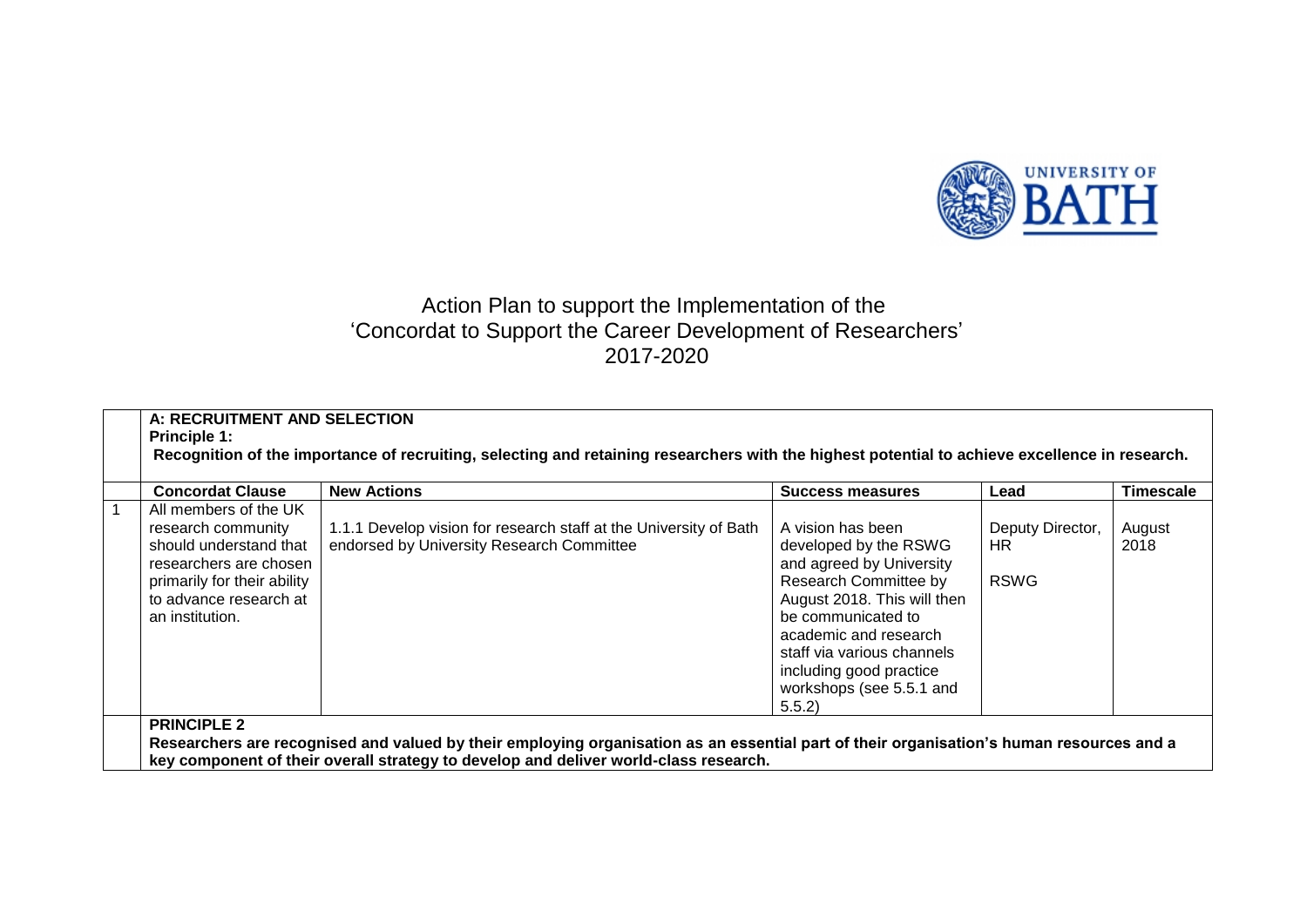| $\mathbf{1}$ | Employers are<br>encouraged to value<br>and afford equal<br>treatment to all<br>researchers, regardless<br>of whether they are<br>employed on a fixed<br>term or similar contract.<br>In particular, employers<br>should ensure that the<br>development of                 | 2.1.1 Define a common structure for the web profile for<br>research staff and encourage its use<br>2.1.2 Review current policy on eligibility of research staff<br>(grade 7) to apply for external funding. Develop transparent | All research staff have the<br>opportunity to have a web<br>profile following the<br>common structure<br>Have developed<br>transparent guidance on         | <b>Head of Digital</b><br><b>Research Staff</b><br><b>Working Group</b><br><b>PVC Research</b> | January<br>2018<br><b>July 2018</b> |
|--------------|----------------------------------------------------------------------------------------------------------------------------------------------------------------------------------------------------------------------------------------------------------------------------|---------------------------------------------------------------------------------------------------------------------------------------------------------------------------------------------------------------------------------|------------------------------------------------------------------------------------------------------------------------------------------------------------|------------------------------------------------------------------------------------------------|-------------------------------------|
|              | researchers is not<br>undermined by<br>instability of<br>employment contracts.<br>This approach should<br>be embedded<br>throughout all<br>departmental structures<br>and systems.                                                                                         | guidance on what external funding opportunities research staff<br>can apply for.                                                                                                                                                | external funding<br>opportunities research staff<br>can apply for and publicise<br>it                                                                      |                                                                                                |                                     |
| 3            | Research managers<br>should be required to<br>participate in active<br>performance<br>management,<br>including career<br>development guidance,<br>and supervision of<br>those who work in their<br>teams. Employers<br>should ensure that<br>research<br>managers are made | 2.3.1 Ensure each member of research staff has been given<br>the opportunity to develop a career management plan in first<br>few months of starting at the University                                                           | Research Staff have a<br>been given opportunity to<br>discuss career<br>management plan,<br>confirmed by Departmental<br><b>Research Staff Coordinator</b> | line managers                                                                                  | <b>June 2018</b>                    |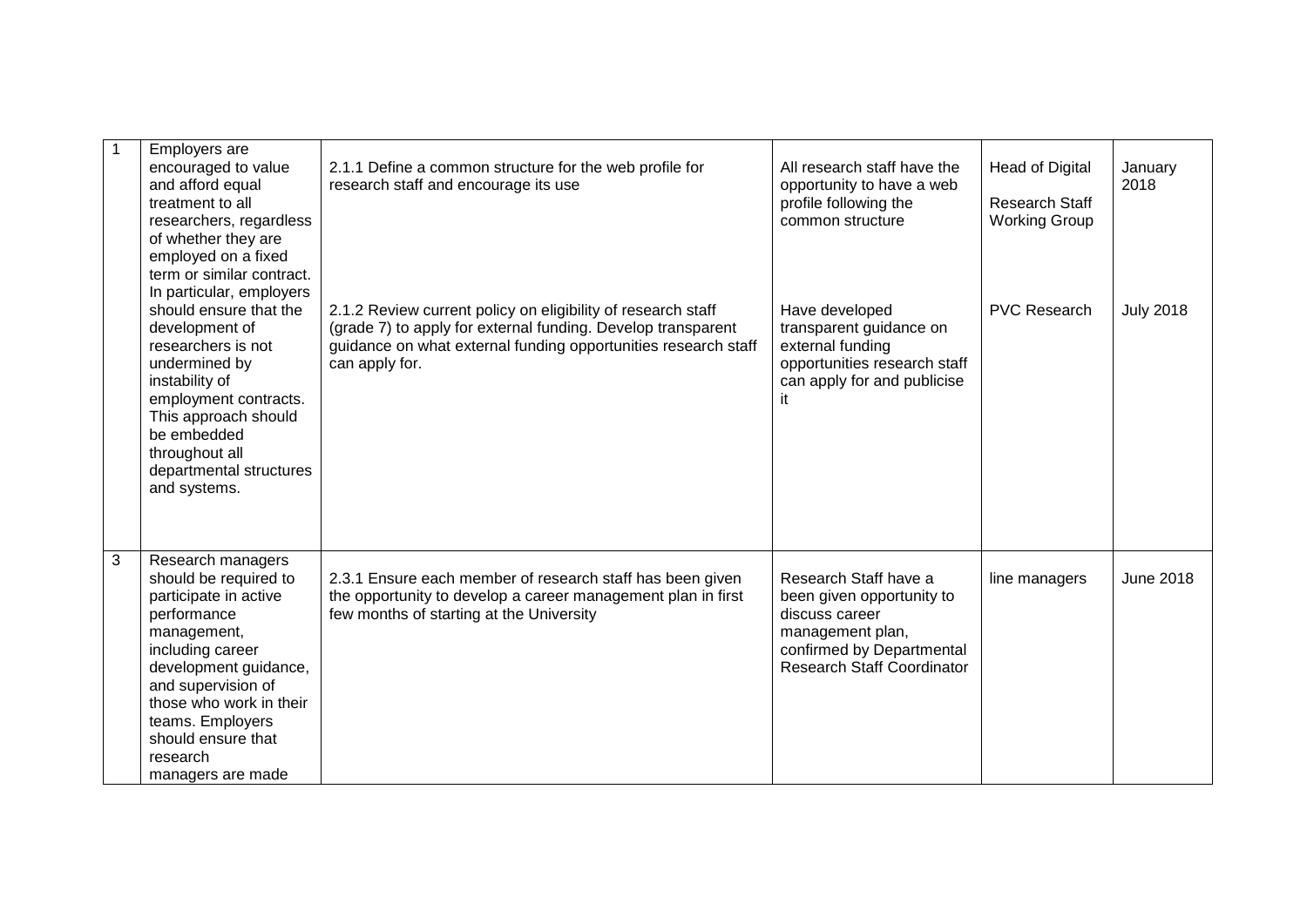|   | aware of, and<br>understand<br>their responsibilities for<br>the management<br>of researchers and<br>should provide training<br>opportunities, including<br>equality and diversity<br>training, to support<br>research managers in<br>doing this. Institutions<br>will wish to consider<br>how research<br>managers'<br>performance in these<br>areas is developed,<br>assessed and<br>rewarded,<br>and how effectively this<br>supports good research |                                                                                                                            |                                                                                                                                                                                               |                                                                |                  |
|---|--------------------------------------------------------------------------------------------------------------------------------------------------------------------------------------------------------------------------------------------------------------------------------------------------------------------------------------------------------------------------------------------------------------------------------------------------------|----------------------------------------------------------------------------------------------------------------------------|-----------------------------------------------------------------------------------------------------------------------------------------------------------------------------------------------|----------------------------------------------------------------|------------------|
|   | management.                                                                                                                                                                                                                                                                                                                                                                                                                                            |                                                                                                                            |                                                                                                                                                                                               |                                                                |                  |
| 6 | Researchers need to<br>be offered opportunities<br>to develop their own<br>careers as well as<br>having access to<br>additional pay<br>progression. Promotion<br>opportunities should be<br>transparent, effectively<br>communicated and<br>open to all staff. It is<br>helpful if clear career<br>frameworks for early                                                                                                                                | 1.4.1 Roll out promotion process for research staff (grade 7 to<br>grade 8)                                                | Research Staff and Pl's are<br>aware of promotion<br>opportunities and first<br>applications for promotion<br>received<br>60% of staff in CROS 2019<br>aware that promotion<br>process exists | <b>PVC Research</b><br>HoD<br>Human<br>Resource<br>Manager, HR | December<br>2018 |
|   | stage researchers<br>are outlined in                                                                                                                                                                                                                                                                                                                                                                                                                   | 1.4.2 Run pilot project in a research group in Mechanical<br>Engineering to develop improved career structure for research | Improved career structure<br>for research staff has been                                                                                                                                      | <b>HR Business</b><br>Partner, HR                              | December<br>2018 |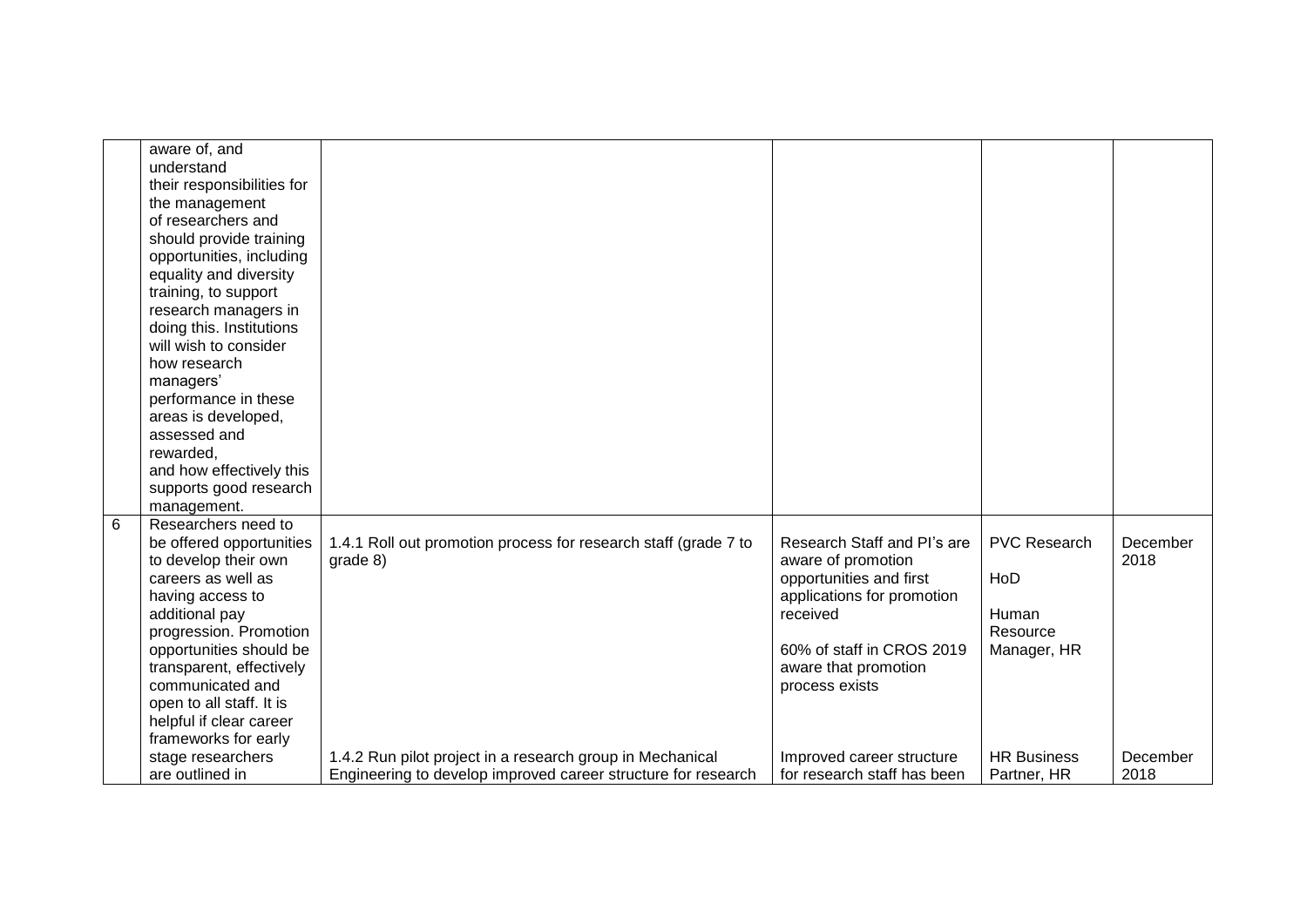|                | organisational HR<br>strategies.                                                                                                                                                                                                                                       | associates.                                                                                                                                                                                                                                                                                         | developed.<br>In the long term this should<br>lead to increased retention<br>of research staff.                                                                                                                                           |                                               |                               |
|----------------|------------------------------------------------------------------------------------------------------------------------------------------------------------------------------------------------------------------------------------------------------------------------|-----------------------------------------------------------------------------------------------------------------------------------------------------------------------------------------------------------------------------------------------------------------------------------------------------|-------------------------------------------------------------------------------------------------------------------------------------------------------------------------------------------------------------------------------------------|-----------------------------------------------|-------------------------------|
|                | <b>PRINCIPLE 3</b>                                                                                                                                                                                                                                                     |                                                                                                                                                                                                                                                                                                     |                                                                                                                                                                                                                                           |                                               |                               |
|                |                                                                                                                                                                                                                                                                        | Researchers are equipped and supported to be adaptable and flexible in an increasingly diverse, mobile, global research environment.                                                                                                                                                                |                                                                                                                                                                                                                                           |                                               |                               |
| 6              | Employers should<br>provide a planned<br>induction programme<br>for researchers, on<br>appointment to<br>a research post, to<br>ensure early<br>effectiveness<br>through the<br>understanding of the<br>organisation and its<br>policies and                           | 3.6.1 Continue to improve departmental induction process for<br>research staff by establishing a working group to develop a<br>University wide induction guide for research staff, to be used in<br>departments                                                                                     | Guide has been developed<br>Guide circulated to<br>Departments and is used<br>across the University.<br>Research staff who receive<br>induction to department<br>increased to 70% (from<br>62% and role to 80% (from<br>72%) in CROS 2019 | <b>RSWG</b>                                   | May 2018<br>September<br>2018 |
|                | procedures. They<br>should also ensure that<br>research managers<br>provide effective<br>research environments<br>for the training and<br>development of<br>researchers and<br>encourage them<br>to maintain or start their<br>continuous professional<br>development. | 3.6.2 Improve induction and management by PI by setting up<br>an automated trigger email for PIs when their research staff<br>commence which links them to a specific 'Managing research<br>staff' web page as well as to HR webpages and resources<br>including on induction, probation, SDPR etc. | Automated email send out<br>with every new research<br>staff starter.<br>Research staff who receive<br>induction to department<br>increased to 70% (from<br>62% and role to 80% (from<br>72%) in CROS 2019                                | Deputy Director,<br>HR.                       | December<br>2018              |
| $\overline{7}$ | Employers and funders<br>will wish to consider<br>articulating the skills<br>that should be                                                                                                                                                                            | 3.7.1 Continue to use the Vitae Researcher Development<br>Framework within the skills development and career<br>development programme for research staff                                                                                                                                            | All development workshops<br>advertised for research<br>staff clearly show which                                                                                                                                                          | Academic Staff<br>Development<br>Manager, CLT | October<br>2017               |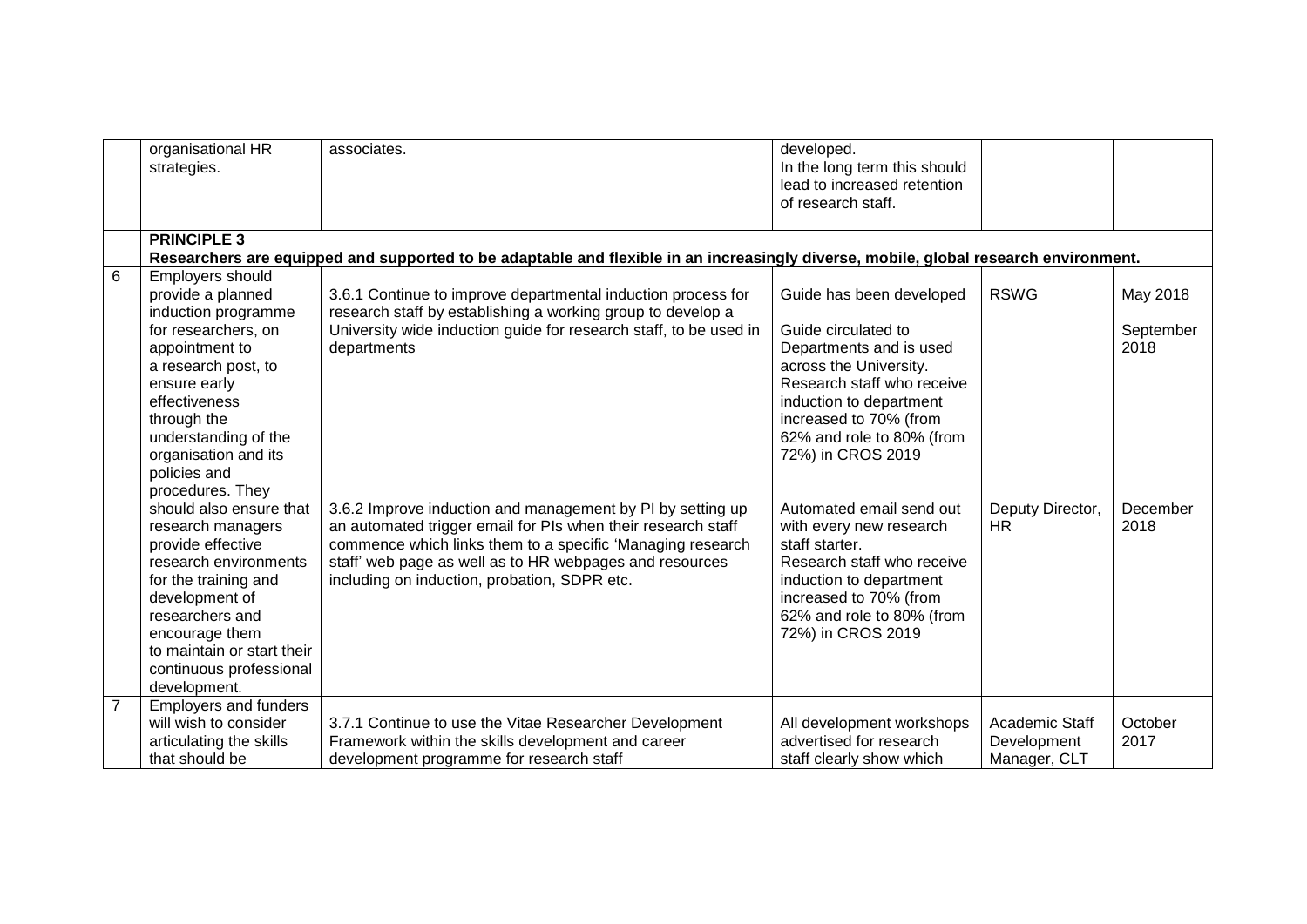|   | developed at              |                                                            | RDF category they relate to |             |          |
|---|---------------------------|------------------------------------------------------------|-----------------------------|-------------|----------|
|   | each stage of their staff |                                                            |                             |             |          |
|   | development               |                                                            |                             |             |          |
|   | frameworks and should     |                                                            |                             |             |          |
|   | encourage researchers     |                                                            |                             |             |          |
|   | to acquire and practise   |                                                            |                             |             |          |
|   | those skills. For         |                                                            |                             |             |          |
|   | example, researchers      |                                                            |                             |             |          |
|   | may be given the          |                                                            |                             |             |          |
|   | opportunity to manage     |                                                            |                             |             |          |
|   | part of the budget for a  |                                                            |                             |             |          |
|   | project, or to act as a   |                                                            |                             |             |          |
|   | mentor or advisor to      |                                                            |                             |             |          |
|   | other researchers and     |                                                            |                             |             |          |
|   | students.                 |                                                            |                             |             |          |
| 8 | Employers also should     |                                                            |                             |             |          |
|   | provide a specific        | 3.8.1 Train PIs on how to use the Staff Development and    | 80% research staff taking a | Talent      | December |
|   | career development        | Performance Review for career development, for example, to | Staff Development and       | Development | 2018     |
|   | strategy for              | consider greater use being made of research staff being    | Performance Review report   | Manager, HR |          |
|   | researchers at all        | research coinvestigators                                   | it as useful (CROS 2017-    |             |          |
|   | stages of their career,   |                                                            | 61%                         |             |          |
|   | regardless of their       |                                                            |                             |             |          |
|   | contractual               |                                                            |                             |             |          |
|   | situation, which should   |                                                            |                             |             |          |
|   | include the availability  |                                                            |                             |             |          |
|   | of mentors involved in    |                                                            |                             |             |          |
|   | providing support and     |                                                            |                             |             |          |
|   | guidance for the          |                                                            |                             |             |          |
|   | personal and              |                                                            |                             |             |          |
|   | professional              |                                                            |                             |             |          |
|   | development of            |                                                            |                             |             |          |
|   | researchers. All          |                                                            |                             |             |          |
|   | researchers should be     |                                                            |                             |             |          |
|   | familiar with such        |                                                            |                             |             |          |
|   | provisions and            |                                                            |                             |             |          |
|   | arrangements.             |                                                            |                             |             |          |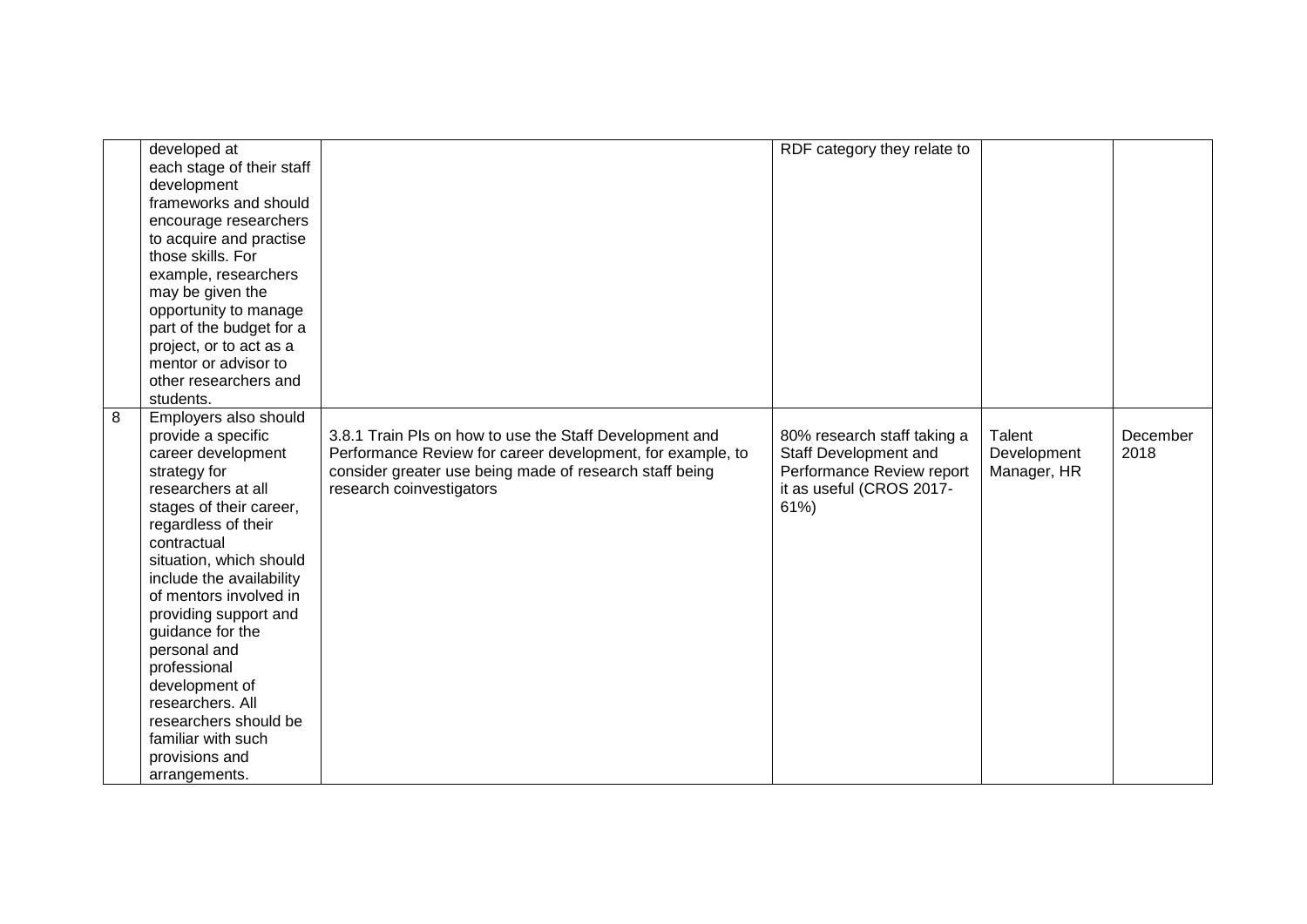| 9 | Research managers         |                                                              |                          |                 |            |
|---|---------------------------|--------------------------------------------------------------|--------------------------|-----------------|------------|
|   | should actively           |                                                              |                          |                 | Launch hub |
|   | encourage                 | 3.9.1 Create a web based career management hub for all staff | April 2019:              | Deputy Director |            |
|   | researchers to            | providing a focal point for accessing resources              | Initial Hub page created | Workforce       | in January |
|   | undertake Continuing      |                                                              |                          | Development,    | 2020.      |
|   | Professional              |                                                              | August 2019:             | <b>HR</b>       |            |
|   | Development (CPD)         |                                                              | Enhancements identified  |                 |            |
|   | activity, so far as is    |                                                              | based on feedback from   |                 |            |
|   | possible within the       |                                                              | staff during trial       |                 |            |
|   | project. It should be     |                                                              |                          |                 |            |
|   | stressed that             |                                                              | Take-up in accessing the |                 |            |
|   | developmental activity    |                                                              | Hub via staff surveys    |                 |            |
|   | can often have a direct   |                                                              | reaches 50% of academic  |                 |            |
|   | impact on the success     |                                                              | staff and 80% of those   |                 |            |
|   | of the project, by        |                                                              | report it being          |                 |            |
|   | distributing work, taking |                                                              | very useful              |                 |            |
|   | advantage of individual   |                                                              |                          |                 |            |
|   | strengths and talents,    |                                                              |                          |                 |            |
|   | and increasing the skill  |                                                              |                          |                 |            |
|   | and effectiveness of      |                                                              |                          |                 |            |
|   | researchers in key        |                                                              |                          |                 |            |
|   | areas such                |                                                              |                          |                 |            |
|   | as writing for            |                                                              |                          |                 |            |
|   | publication or            |                                                              |                          |                 |            |
|   | communicating with        |                                                              |                          |                 |            |
|   | a wider audience.         |                                                              |                          |                 |            |
|   | Funding bodies            |                                                              |                          |                 |            |
|   | acknowledge               |                                                              |                          |                 |            |
|   | that the training of      |                                                              |                          |                 |            |
|   | researchers is a          |                                                              |                          |                 |            |
|   | significant               |                                                              |                          |                 |            |
|   | contribution to research  |                                                              |                          |                 |            |
|   | output and they           |                                                              |                          |                 |            |
|   | encourage employers       |                                                              |                          |                 |            |
|   | and mentors to adopt      |                                                              |                          |                 |            |
|   | these practices.          |                                                              |                          |                 |            |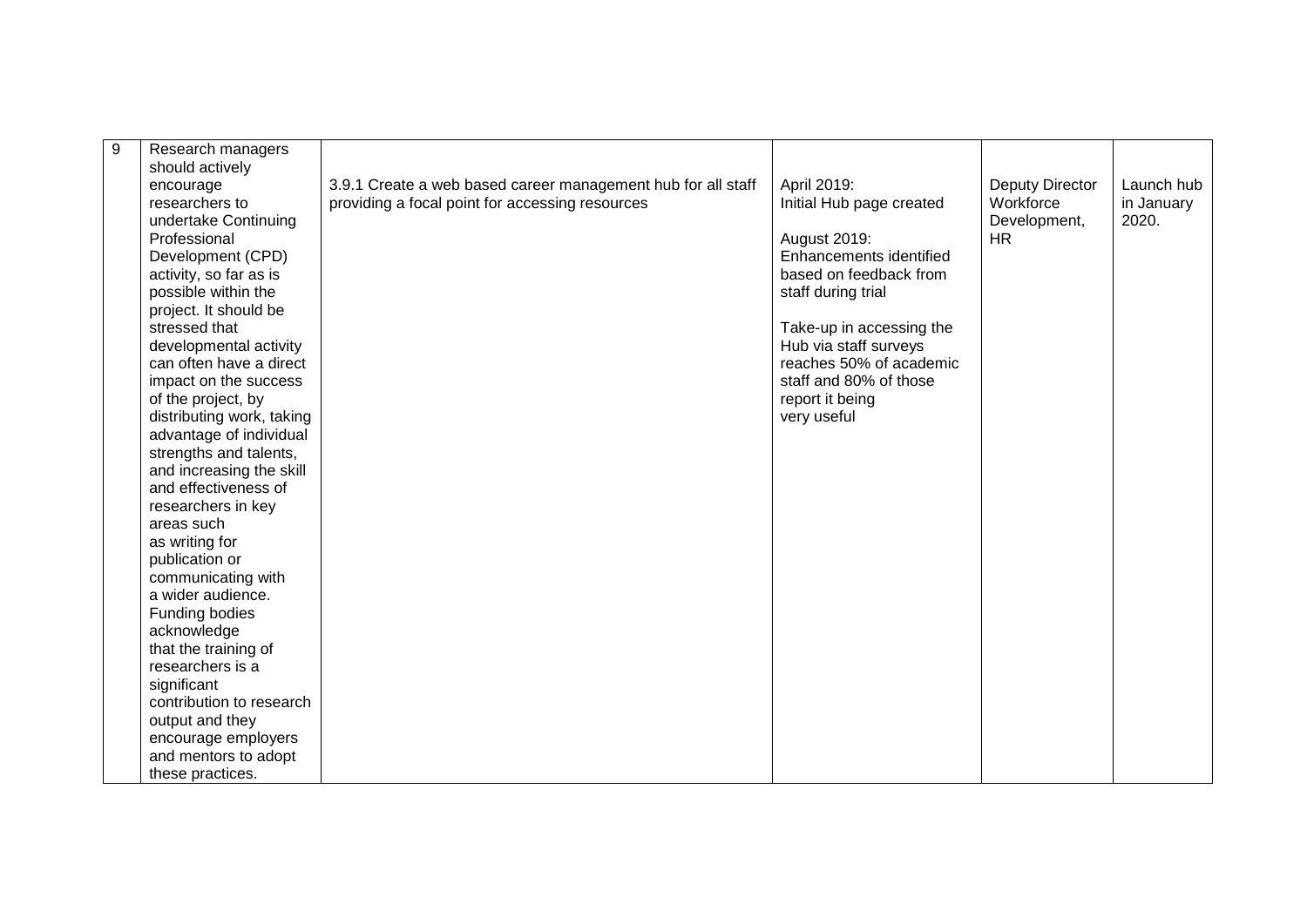|    | <b>PRINCIPLE 4</b>                                                                                                                                                                                                                      |                                                                                                                                                                                                    |                                                                                                                                                                            |                                                      |                   |  |  |
|----|-----------------------------------------------------------------------------------------------------------------------------------------------------------------------------------------------------------------------------------------|----------------------------------------------------------------------------------------------------------------------------------------------------------------------------------------------------|----------------------------------------------------------------------------------------------------------------------------------------------------------------------------|------------------------------------------------------|-------------------|--|--|
|    | The importance of researchers' personal and career development, and lifelong learning, is clearly recognised and promoted at all stages of                                                                                              |                                                                                                                                                                                                    |                                                                                                                                                                            |                                                      |                   |  |  |
|    | their career.                                                                                                                                                                                                                           |                                                                                                                                                                                                    |                                                                                                                                                                            |                                                      |                   |  |  |
| 11 | Employers will wish to<br>ensure that<br>developmental<br>activities open to<br>researchers include<br>preparation for<br>academic practice.<br>Employers should take<br>measures to ensure<br>broad recognition of<br>CPD schemes from | 4.11.1 Increase readiness of researchers for academic posts<br>Pilot a university wide programme to support a cohort of<br>research staff to prepare for application for a lectureship<br>position | Programme has run and<br>received positive feedback<br>with over 60% of<br>participants indicating that<br>they feel better placed to<br>apply for an academic<br>position | <b>Academic Staff</b><br>Development<br>Manager, CLT | August<br>2018    |  |  |
|    | other employing<br>organisations as<br>far as possible, so that<br>researchers are not<br>unduly disadvantaged<br>when moving from one<br>employer to another.                                                                          | 4.11.2 Continue to raise awareness that research staff can be<br>formally recognised to be part of the PGR supervisory team<br>now                                                                 | Proportion of research staff<br>aware that they can be<br>formally recognized as<br>supervisor increases by at<br>least 10% to 60% as<br>measured by CROS 2019.            | <b>RSWG</b><br>Academic Staff<br>Developer, CLT      | December<br>2017  |  |  |
|    |                                                                                                                                                                                                                                         | 4.11.3 Develop online resource about best practice in doctoral<br>supervision for all staff, including research staff that supervise<br>doctoral students.                                         | Online resource launched                                                                                                                                                   | Academic Staff<br>Developer, CLT                     | <b>March 2018</b> |  |  |
| 12 | Employers will ensure<br>that where researchers<br>are provided with<br>teaching and<br>demonstrating                                                                                                                                   | 4.12.1 Develop online resources on best practice in doctoral<br>supervision                                                                                                                        | Online resources launched                                                                                                                                                  | <b>Academic Staff</b><br>Development<br>Manager, CLT | <b>March 2018</b> |  |  |
|    | opportunities as part of<br>their career<br>development,                                                                                                                                                                                | 4.12.2 Develop University wide guidance on providing<br>opportunities to get experience in, best practice in teaching<br>and supervision                                                           | Guide developed and<br>endorsed by University<br>Research Committee,                                                                                                       | Academic Staff<br>Development<br>Manager, CLT        | May 2018          |  |  |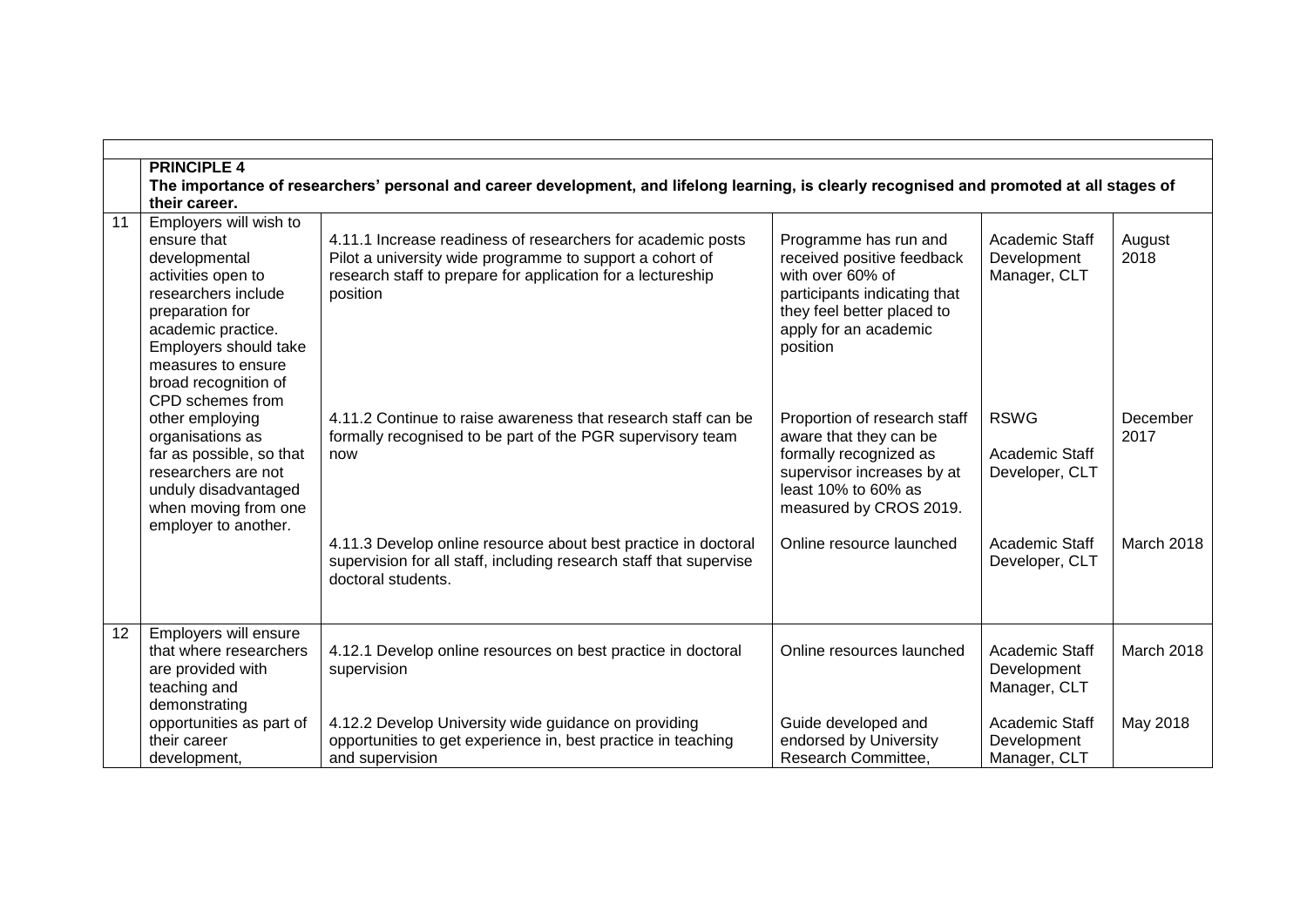|    | suitable training and<br>support is provided.                                                                                                                                     |                                                                                                                                                                                                                                                                                          | circulate to all relevant staff                                                                                                          | Deputy Director,<br><b>HR</b><br><b>RSWG</b>                                            |                  |  |
|----|-----------------------------------------------------------------------------------------------------------------------------------------------------------------------------------|------------------------------------------------------------------------------------------------------------------------------------------------------------------------------------------------------------------------------------------------------------------------------------------|------------------------------------------------------------------------------------------------------------------------------------------|-----------------------------------------------------------------------------------------|------------------|--|
|    |                                                                                                                                                                                   | 4.12.3 Run a pilot scheme to provide research staff with the<br>opportunity for teaching experience                                                                                                                                                                                      | A process for capturing and<br>monitoring the dataset of<br>research staff with<br>Associate Fellowship of the<br><b>HEA</b> established | HoD's, co-<br>ordinated by<br>Academic Staff<br>Development<br>Manager, CLT             | June 2019        |  |
|    |                                                                                                                                                                                   | 4.12.4 Run a pilot scheme to provide research staff with the<br>opportunity to become Associate Fellows of HEA                                                                                                                                                                           | A first cohort of research<br>staff is working towards<br>achieving AFHEA with at<br>least 50% of cohort<br>submitting an application.   | Director of CLT                                                                         | January<br>2020  |  |
| 14 | Mentoring<br>arrangements should<br>be supported<br>by employers as a key<br>mechanism for career<br>development and<br>enhancement.                                              | 4.14.1 Continue to promote the mentoring scheme for the<br>Education and Research job family to research staff by<br>supporting departments to increase take up in mentoring and<br>advertise twice a year centrally that a trained mentor is<br>available to all staff that request one | 50% of all staff surveyed in<br><b>Education and Research</b><br>job family to have a<br>mentoring relationship by<br>2019               | Talent<br>Development<br>Manager, HR                                                    | December<br>2017 |  |
|    |                                                                                                                                                                                   |                                                                                                                                                                                                                                                                                          |                                                                                                                                          |                                                                                         |                  |  |
|    | <b>PRINCIPLE 5</b><br>Individual researchers share the responsibility for and need to pro-actively engage in their own personal and career development, and lifelong<br>learning. |                                                                                                                                                                                                                                                                                          |                                                                                                                                          |                                                                                         |                  |  |
| 5  | Researchers should<br>recognise that the<br>primary responsibility<br>for managing and<br>pursuing their career is<br>theirs. Accordingly,<br>they should identify                | 5.5.1 Communicate best practice to academics<br>Deliver short briefings in departmental meetings to all current<br>and future PI's to share best practice and expectations in<br>research staff management                                                                               | Session has been run in<br>half of all academic<br>departments in 2018/19                                                                | Academic Staff<br>development<br>Manager, CLT<br>with<br>input/support<br>from chair of | <b>July 2020</b> |  |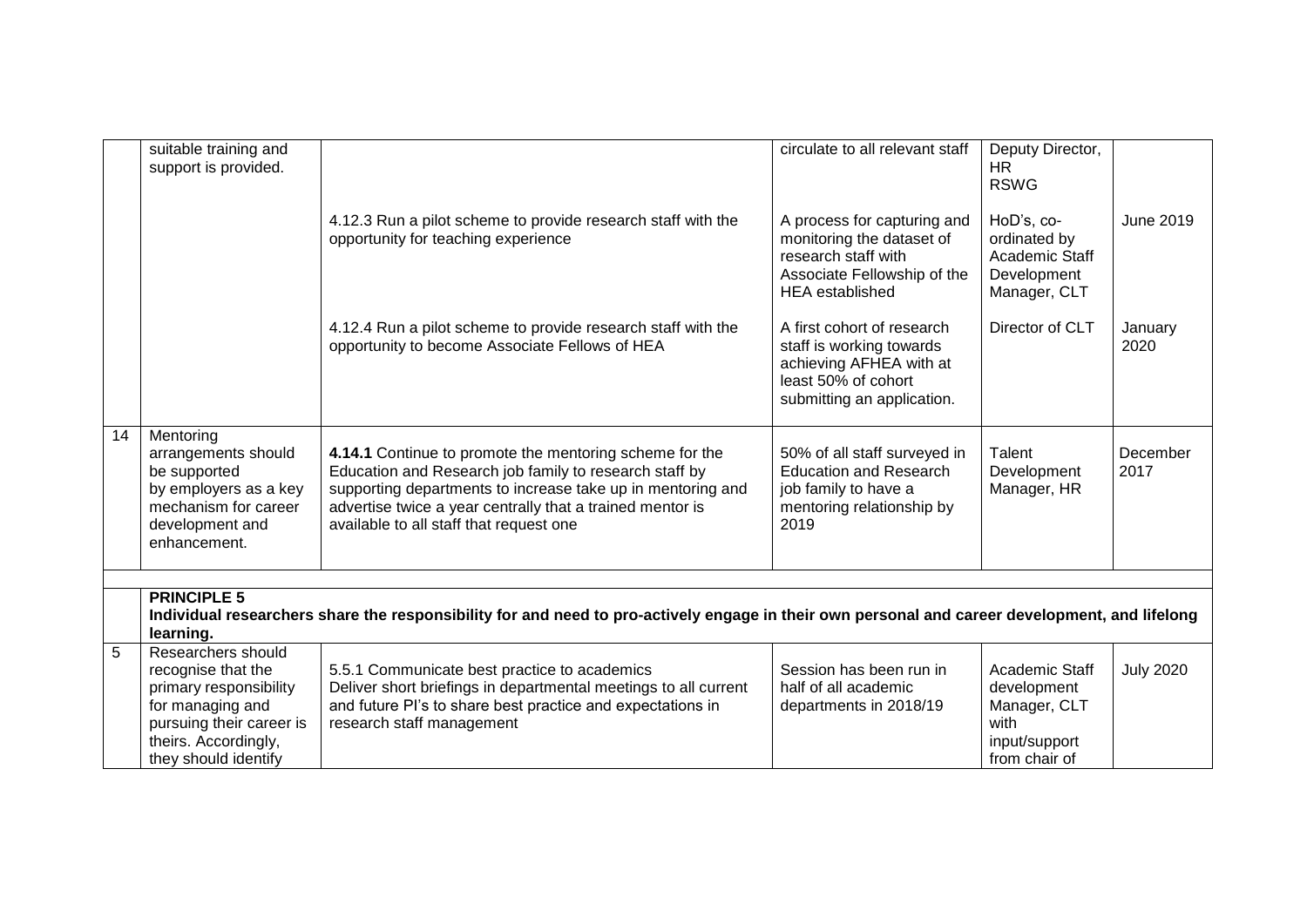|   | training needs and<br>actively seek out<br>opportunities                                                                                                                                                                                                                                                                                                                                                                                                                                                                    |                                                                                                                                                                                                                                    |                                                                                                                                             | <b>RSWG</b><br>And HR                                                                                                                                 |                  |
|---|-----------------------------------------------------------------------------------------------------------------------------------------------------------------------------------------------------------------------------------------------------------------------------------------------------------------------------------------------------------------------------------------------------------------------------------------------------------------------------------------------------------------------------|------------------------------------------------------------------------------------------------------------------------------------------------------------------------------------------------------------------------------------|---------------------------------------------------------------------------------------------------------------------------------------------|-------------------------------------------------------------------------------------------------------------------------------------------------------|------------------|
|   | for learning and<br>development in order to<br>further that career and<br>take personal<br>responsibility for their<br>choices. Research<br>managers and<br>employers also have a<br>responsibility to provide<br>honest advice and<br>appropriate structures,<br>and to equip<br>researchers with the<br>tools to manage their<br>own careers. Research<br>managers should<br>encourage<br>research staff under<br>their supervision to<br>attend appropriate<br>training and career<br>development courses<br>and events. | 5.5.2 Communicate best practice to research staff<br>Deliver 2-4 hours sessions in departments/faculty/school (as<br>appropriate) to support research staff in managing their career                                               | Session has been run in<br>half of all academic<br>departments in 2018/19                                                                   | HoD/senior<br>academics in<br>the departments<br>Academic Staff<br>development<br>Manager, CLT<br>Researcher<br>Career<br>Development<br>Adviser, CAS | <b>July 2020</b> |
|   |                                                                                                                                                                                                                                                                                                                                                                                                                                                                                                                             |                                                                                                                                                                                                                                    |                                                                                                                                             |                                                                                                                                                       |                  |
|   | <b>PRINCIPLE 6</b>                                                                                                                                                                                                                                                                                                                                                                                                                                                                                                          | Diversity and equality must be promoted in all aspects of the recruitment and career management of researchers.                                                                                                                    |                                                                                                                                             |                                                                                                                                                       |                  |
| 4 | Employers should<br>ensure that the working<br>conditions for<br>researchers provide the<br>flexibility necessary for<br>successful research                                                                                                                                                                                                                                                                                                                                                                                | 6.4.1 Enhance support for staff with caring responsibilities<br>by stablishing and promoting a new staff group for staff with<br>caring responsibilities (childcare, elderly, disabled dependents<br>etc.) to provide peer support | In the next culture survey<br>reduction from 65% to less<br>than 35% of staff thinking<br>that it should be easier for<br>those with caring | Deputy Director,<br><b>HR</b>                                                                                                                         | Autumn<br>2017   |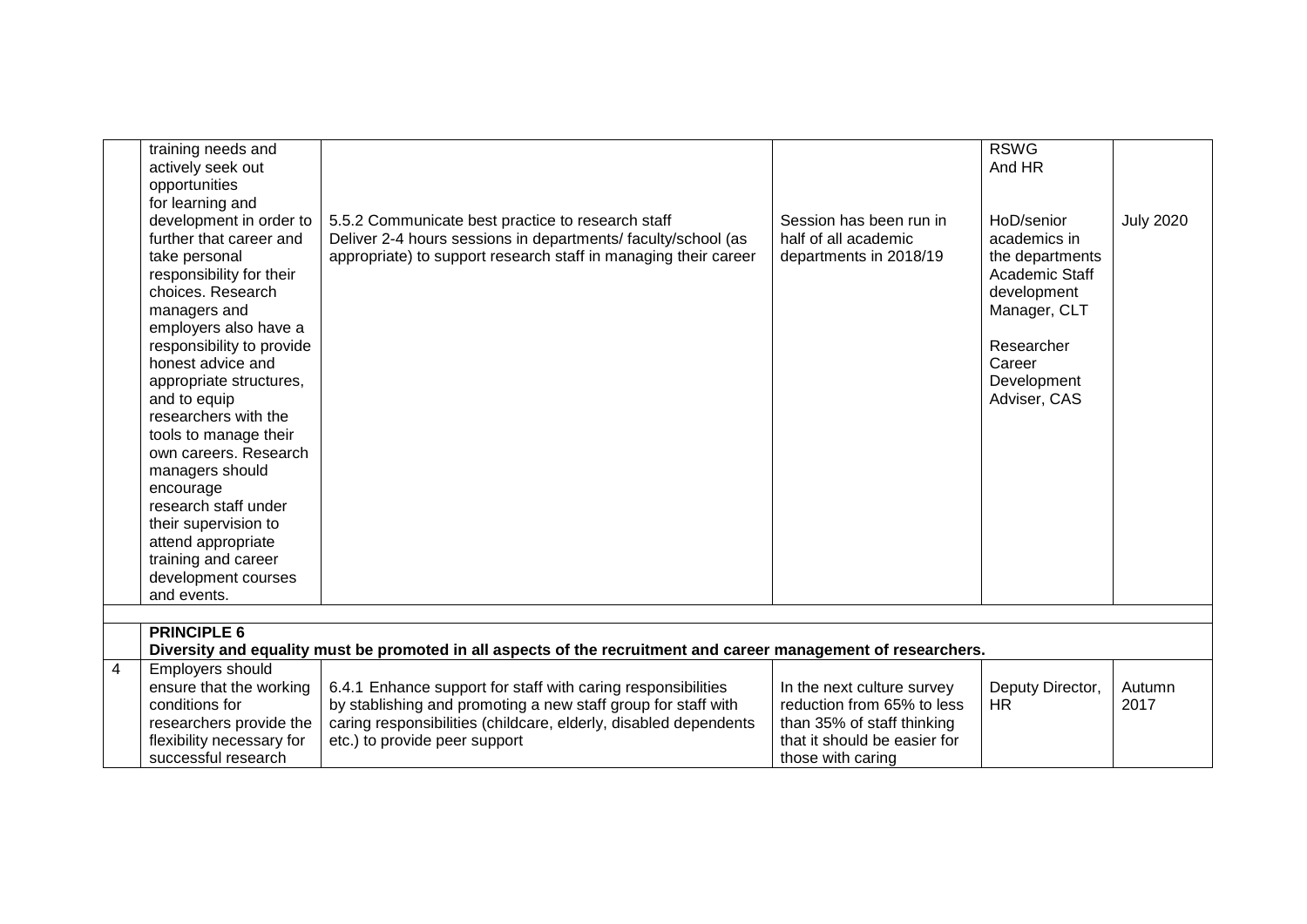|    | performance in line        |                                                                 | responsibilities to move into |               |        |
|----|----------------------------|-----------------------------------------------------------------|-------------------------------|---------------|--------|
|    | with legal                 |                                                                 | key roles                     |               |        |
|    | requirements.              |                                                                 |                               |               |        |
|    | Employers should           |                                                                 |                               |               |        |
|    | recognise that for         |                                                                 |                               |               |        |
|    | parents and others who     |                                                                 |                               |               |        |
|    | have taken career          |                                                                 |                               |               |        |
|    | breaks, including          |                                                                 |                               |               |        |
|    | parental leave, have       |                                                                 |                               |               |        |
|    | worked part-time, or       |                                                                 |                               |               |        |
|    | have taken atypical        |                                                                 |                               |               |        |
|    | routes into research,      |                                                                 |                               |               |        |
|    | the "early career"         |                                                                 |                               |               |        |
|    | period may be              |                                                                 |                               |               |        |
|    | prolonged, and this        |                                                                 |                               |               |        |
|    | may be a time where        |                                                                 |                               |               |        |
|    | the risk of attrition from |                                                                 |                               |               |        |
|    | the research path is       |                                                                 |                               |               |        |
|    | most acute. Working        |                                                                 |                               |               |        |
|    | conditions should allow    |                                                                 |                               |               |        |
|    | both female and male       |                                                                 |                               |               |        |
|    | researchers to combine     |                                                                 |                               |               |        |
|    | family and work,           |                                                                 |                               |               |        |
|    | children and career.       |                                                                 |                               |               |        |
| 10 | Employers should also      |                                                                 |                               |               |        |
|    | consider participation     | 6.10.1 Continue to support departments to achieve the Athena    | 100% academic                 | Faculty       | August |
|    | in schemes such as the     | Swan Bronze Award                                               | departments have a            | Champions to  | 2020   |
|    | Athena SWAN Charter,       |                                                                 | minimum of Bronze award       | support DSATs |        |
|    | the Juno Project and       |                                                                 | by 2020.                      |               |        |
|    | other initiatives aimed    | 6.10.2 Support Departments with Athena Swan Bronze award        | First departments submit      |               |        |
|    | at promoting diversity     | to step up to the silver award and implement their action plans | silver award applications by  |               |        |
|    | in research careers.       |                                                                 | 2020.                         |               |        |
|    |                            |                                                                 |                               |               |        |

CAS: Careers Advisory Service

CLT: Centre for Learning & Teaching